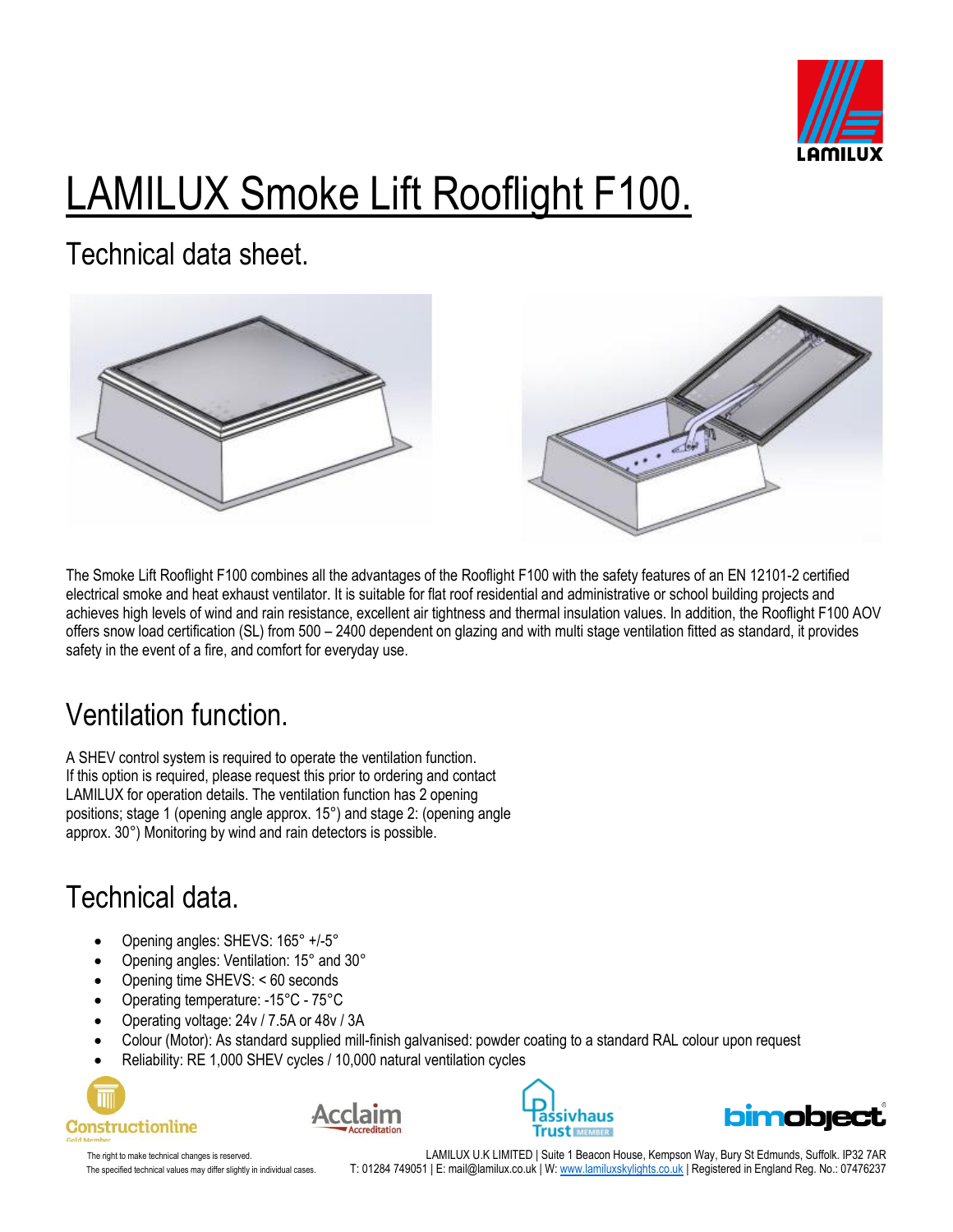

### Materials.



Glazing: Impact resistant polyethylene (PETG) domed glazing

Frame: Thermally broken White PVC (RAL 9016)

Multi layered airtight double sealing system

Steep upstand: Thermally insulated GRP with seamless silk-white interior finish (RAL 9016)

EN12101-2 certified SHEV actuator

### Dimensions and Aerodynamic free area values.

For installation inclinations from 0 ° to 25 °

With installation inclinations > 10 °, the hinge side must be arranged on the eaves side



| Dimension X (mm)            |                       |                       |                       |  |
|-----------------------------|-----------------------|-----------------------|-----------------------|--|
| <b>Nominal</b><br>size (mm) | 300mm high<br>upstand | 400mm high<br>upstand | 500mm high<br>upstand |  |
| 1000                        | $-25$                 | 75                    | 175                   |  |
| 1200                        | $-25$                 | 75                    | 175                   |  |
| 1250                        | $-25$                 | 75                    | 175                   |  |
| 1400                        | $-25$                 | 75                    | 175                   |  |
| 1500                        | $-25$                 | 75                    | 175                   |  |
| 1800                        | $-25$                 | 75                    | 175                   |  |
| 2000                        | $-25$                 | 75                    | 175                   |  |

Note: Negative value means that there will be an overhang / fixing will stick out.









The right to make technical changes is reserved. LAMILUX U.K LIMITED | Suite 1 Beacon House, Kempson Way, Bury St Edmunds, Suffolk. IP32 7AR The specified technical values may differ slightly in individual cases. T: 01284 749051 | E: mail@lamilux.co.uk | W[: www.lamiluxskylights.co.uk](http://www.lamiluxskylights.co.uk/) | Registered in England Reg. No.: 07476237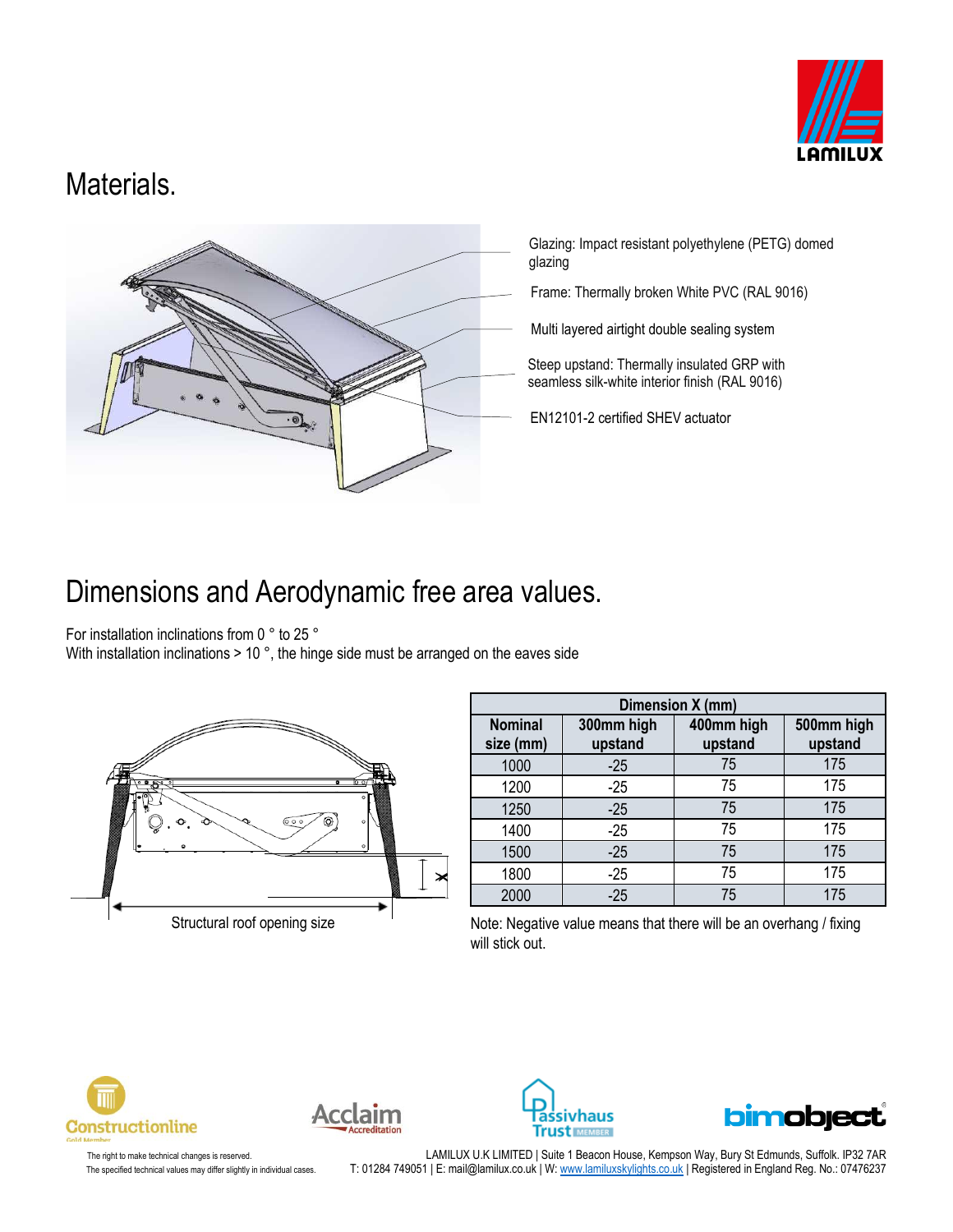

| Available structural<br>roof opening sizes<br>(mm) | <b>Fitting</b> | Afa value<br>(m <sup>2</sup> ) |
|----------------------------------------------------|----------------|--------------------------------|
| 1000 x 1000                                        | solo           | 0.71                           |
| 1000 x 1500                                        | solo           | 1.08                           |
| 1000 x 2000                                        | solo           | 1.44                           |
| 1000 x 2400                                        | solo           | 1.73                           |
| 1000 x 2500                                        | solo           | 1.80                           |
| 1000 x 3000                                        | tandem         | 2.07                           |
| 1200 x 1200                                        | solo           | 1.02                           |
| 1200 x 1500                                        | solo           | 1.30                           |
| 1200 x 1800                                        | solo           | 1.56                           |
| 1200 x 2400                                        | solo           | 2.10                           |
| 1200 x 2500                                        | solo           | 2.19                           |
| 1200 x 2700                                        | tandem         | 2.27                           |
| 1200 x 3000                                        | tandem         | 2.56                           |
| 1250 x 1250                                        | solo           | 1.11                           |
| 1250 x 2500                                        | solo           | 2.28                           |
| 1400 x 1400                                        | solo           | 1.41                           |
| 1500 x 1500                                        | solo           | 1.62                           |
| 1500 x 1800                                        | solo           | 1.97                           |
| 1500 x 2000                                        | solo           | 2.19                           |
| 1500 x 2100                                        | solo           | 2.30                           |
| 1500 x 2400                                        | solo           | 2.63                           |
| 1500 x 2500                                        | solo           | 2.74                           |
| 1500 x 2700                                        | tandem         | 2.88                           |
| 1500 x 3000                                        | tandem         | 3.20                           |
| 1800 x 1800                                        | solo           | 2.37                           |
| 1800 x 2100                                        | solo           | 2.76                           |
| 1800 x 2400                                        | solo           | 3.15                           |
| 1800 x 2500                                        | solo           | 3.33                           |
| 1800 x 2700                                        | tandem         | 3.50                           |
| 1800 x 3000                                        | tandem         | 3.89                           |
| 2000 x 2000                                        | solo           | 2.92                           |

Solo motor:



#### Tandem motor:











The right to make technical changes is reserved. LAMILUX U.K LIMITED | Suite 1 Beacon House, Kempson Way, Bury St Edmunds, Suffolk. IP32 7AR The specified technical values may differ slightly in individual cases. T: 01284 749051 | E: mail@lamilux.co.uk | W: <u>www.lamiluxskylights.co.uk</u> | Registered in England Reg. No.: 07476237